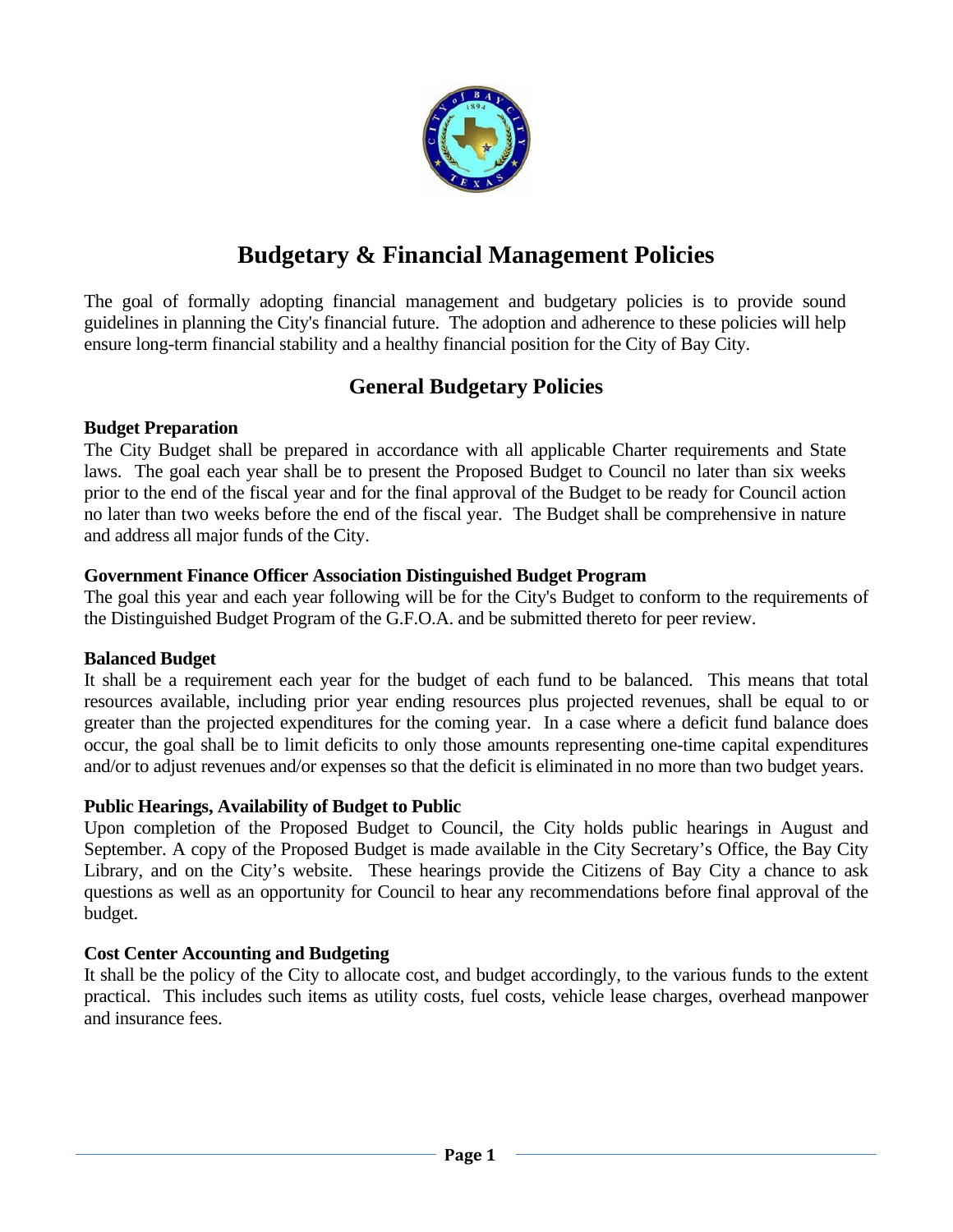## **Bond Ratings**

It shall be the City's long-term goal to improve its bond ratings for general obligation bonds and revenue bonds. The City's policy shall be to manage its budget and financial affairs in such a way so as to promote enhancement of its bond ratings. This financial management includes the following:

- *Develop and maintain a multi- year operating budget*
- *Develop and maintain a multi-year capital improvements plan*
- *Implement financial procedures to quickly identify financial problems & limit budget shortfalls*
- *Review projected revenue methodologies annually*
- *Review method of determining appropriate cash reserve levels annually*

## **Administrative Overhead Fee to Enterprise Funds**

It shall be the budgetary policy of each enterprise fund to pay to the General Fund an amount as set by the Budget each year. This charge shall be set as a percent of fund revenues and shall be construed as a payment for general administrative overhead, including management, accounting, legal, and personnel services. From an accounting perspective, such fee shall be treated as a fund operating transfer.

## **Budget Projections for Revenues and Expenditures**

Most individual budget projections are a collaborative effort between the Division Heads, the Director of Finance, and the City Manager. The Director of Finance will note the methodology for estimating each major revenue or expense item budgeted; taking into consideration the insight of the respective Division Head. Revenue and expense estimates are always to be conservative so as to reduce any potential for budget shortfalls.

#### **Maintenance of Plant and Equipment**

The operating budget will provide for the adequate maintenance and replacement of the capital plant, building, infrastructure, and equipment. Deferral of such costs on a long-term continued basis will not be an acceptable policy to use in balancing the budget.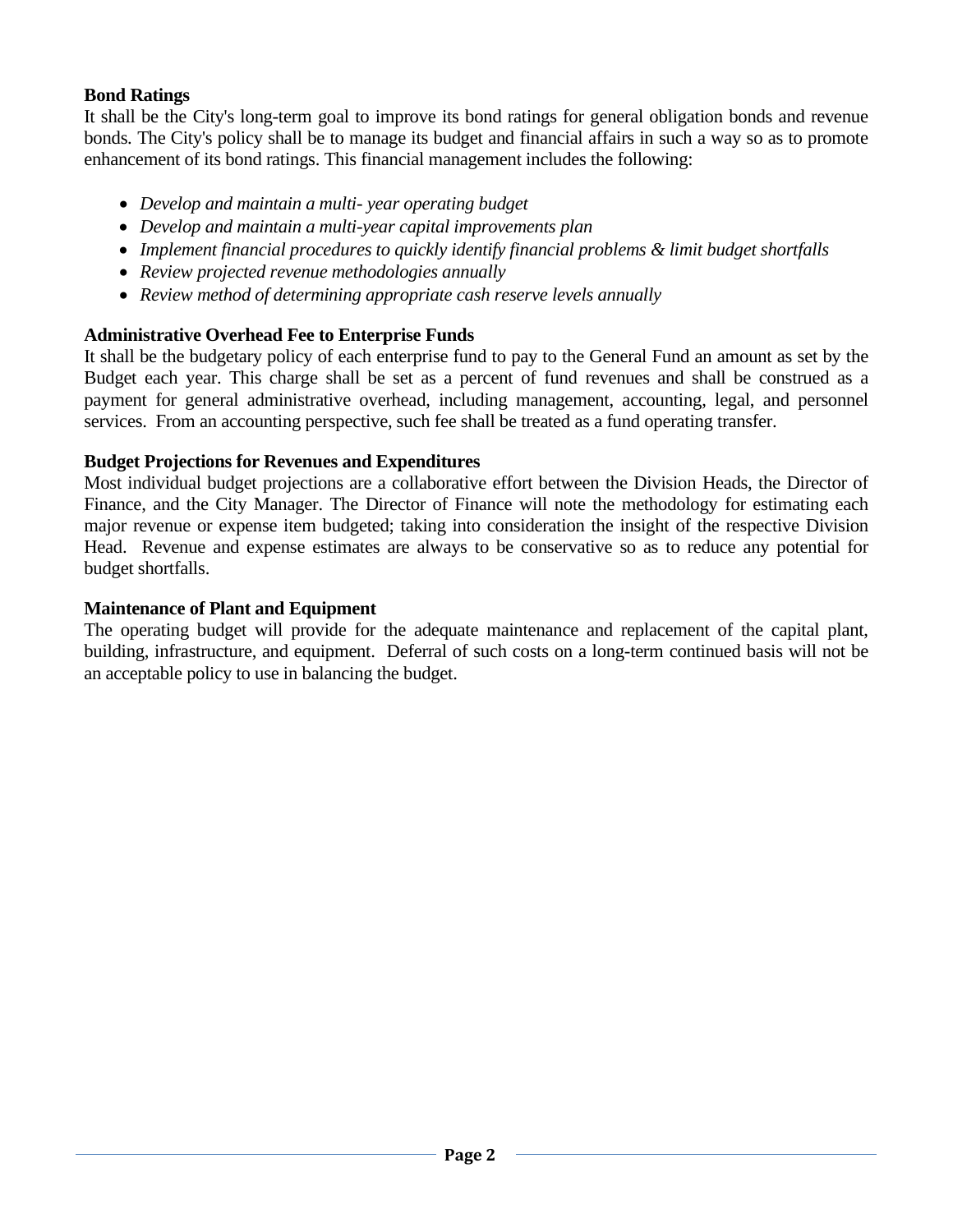# **Financial Management Policies**

# **Fund Balance Policy**

#### **Purpose**

The purpose of this policy is to establish a key element of the financial stability of the City of Bay City by setting guidelines for fund balance in accordance with Governmental Accounting Standards Board (GASB) Statement No. 54. Unassigned fund balance is an important measure of economic stability and it is essential that the City maintain adequate levels of unassigned fund balance to mitigate financial risk that can occur from unforeseen revenue fluctuations, unanticipated expenditures, and other similar circumstances. This policy will ensure the City maintains adequate fund balances in the operating fund with the capacity to:

- 1. Provide sufficient cash flow for daily financial needs,
- 2. Secure and maintain investment grade bond ratings,
- 3. Offset significant economic downturns or revenue shortfalls, and
- 4. Provide funds for unforeseen expenditures related to emergencies.

#### *Definitions*

*Fund Equity* – A fund's equity is generally the difference between its assets and its liabilities.

*Fund Balance –* The fund equity of a governmental fund for which an accounting distinction is made between the portions that are spendable and nonspendable.

*Fund Balance reporting in governmental funds:* Fund balance will be reported in governmental funds under the following categories using the *definitions* provided by GASB Statement No. 54:

- **1) Nonspendable fund balance –** includes the portion of net resources that cannot be spent because of their form (i.e. inventory, long-term loans, or prepaids) or because they must remain in-tact such as the principal of an endowment.
- **2) Restricted fund balance –** includes the portion of net resources on which limitations are imposed by creditors, grantors, contributors, or by laws or regulations of other governments (i.e. externally imposed limitations). Amounts can be spent only for the specific purposes stipulated by external resource providers or as allowed by law through constitutional provisions or enabling legislation. Examples include impact fees, grants, and debt covenants.
- **3) Committed fund balance –** includes the portion of net resources upon which the Council has imposed limitations on use.Amounts that can be used only for the specific purposes determined by a *formal action* of the council. Commitments may be changed or lifted only by the Council taking the same *formal action* that originally imposed the constraint. The formal action must be approved before the end of the fiscal year in which the commitment will be reflected on the financial statements. An example would be committing hotel/motel tax funds for future consideration of a reconstruction project. (i.e. Visitor' Center)
- **4) Assigned fund balance –** includes the portion of net resources for which an *intended* use has been established by the City Council or the City Official authorized to do so by the City Council.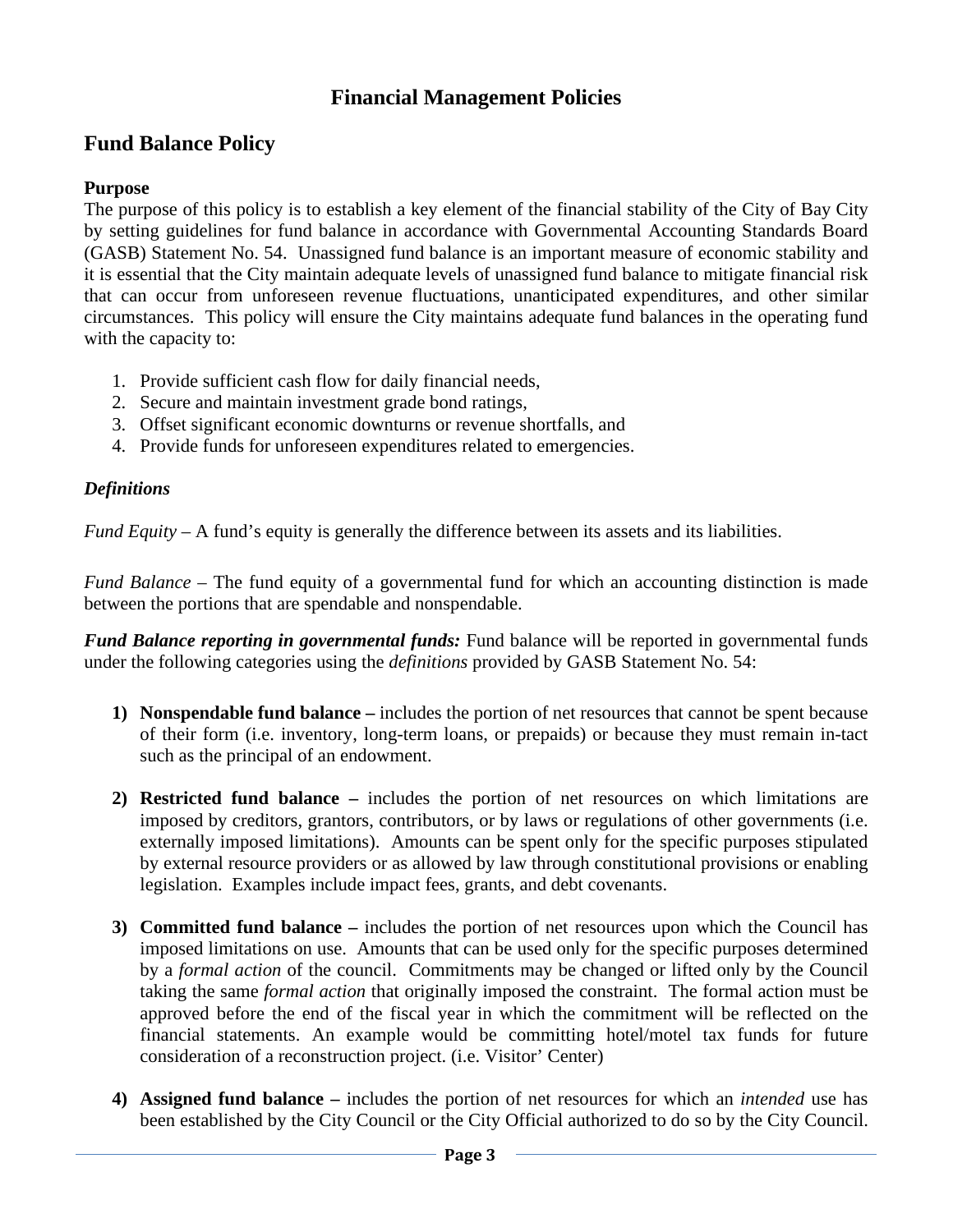Assignments of fund balance are much less formal than commitments and do not require formal action for their imposition or removal. In governmental funds other than the general fund, assigned fund balance represents the amount that is not restricted or committed which indicates that resources are, at a minimum, intended to be used for the purpose of that fund. An example would be encumbrances (i.e. Purchase Orders) for purchase of goods and/or supplies and/or construction services.

*Authority to Assign -* The City Council delegates the responsibility to assign funds to the City Manager or their designee to be used for specific purposes. City Council shall have the authority to assign any amount of funds to be used for specific purposes. Such assignments cannot exceed the available (spendable, unrestricted, uncommitted) fund balance in any particular fund. The assignments may occur subsequent to fiscal year-end.

5) **Unassigned fund balance – includes the amounts** in the general fund in excess of what can properly be classified in one of the other four categories of fund balance. It is the residual classification of the general fund and includes all amounts not contained in other classifications. Unassigned amounts are technically available for any purpose.

## *Minimum Unassigned Fund Balance*

*General Fund* - Being a City on the Gulf Coast, it shall be the goal of the City to maintain a fund balance in the General Fund equal to 120 days of the operating expenditures and a policy to maintain a **unassigned**  fund balance of no less than 90 days of operating expenditures and outgoing transfers as to provide operating liquidity and contingency funding for non-specific unscheduled expenditures such as natural disasters or major unexpected expenditures. In the event that the unassigned fund balance is calculated to be less than the policy stipulates, the City shall plan to adjust budget resources in subsequent fiscal years to restore the balance.

*Hotel/Motel Tax Fund* – Since the City's Convention Center qualifies for use of Hotel/Tax, it shall be the goal of the City to maintain a fund balance in the Hotel/Motel Fund to support the annual cost for repairs and maintenance of the Civic Center. The proper level of this unassigned fund balance will be based on the most recent three-year average cost of building maintenance plus the most recent insurance payment for the Civic Center or \$50,000 whichever is greater.

## *Committed Fund Balances*

*Fixed or Capital Asset Replacement*- The City Council commits an additional portion of the General Fund Reserve for fixed asset replacement related to machinery and equipment. On an annual basis, the City strives to commit dollars equal to one year's depreciation expense of machinery and equipment for assets on record as of the previous fiscal year end. The balance at year end in this account will be the committed fund balance.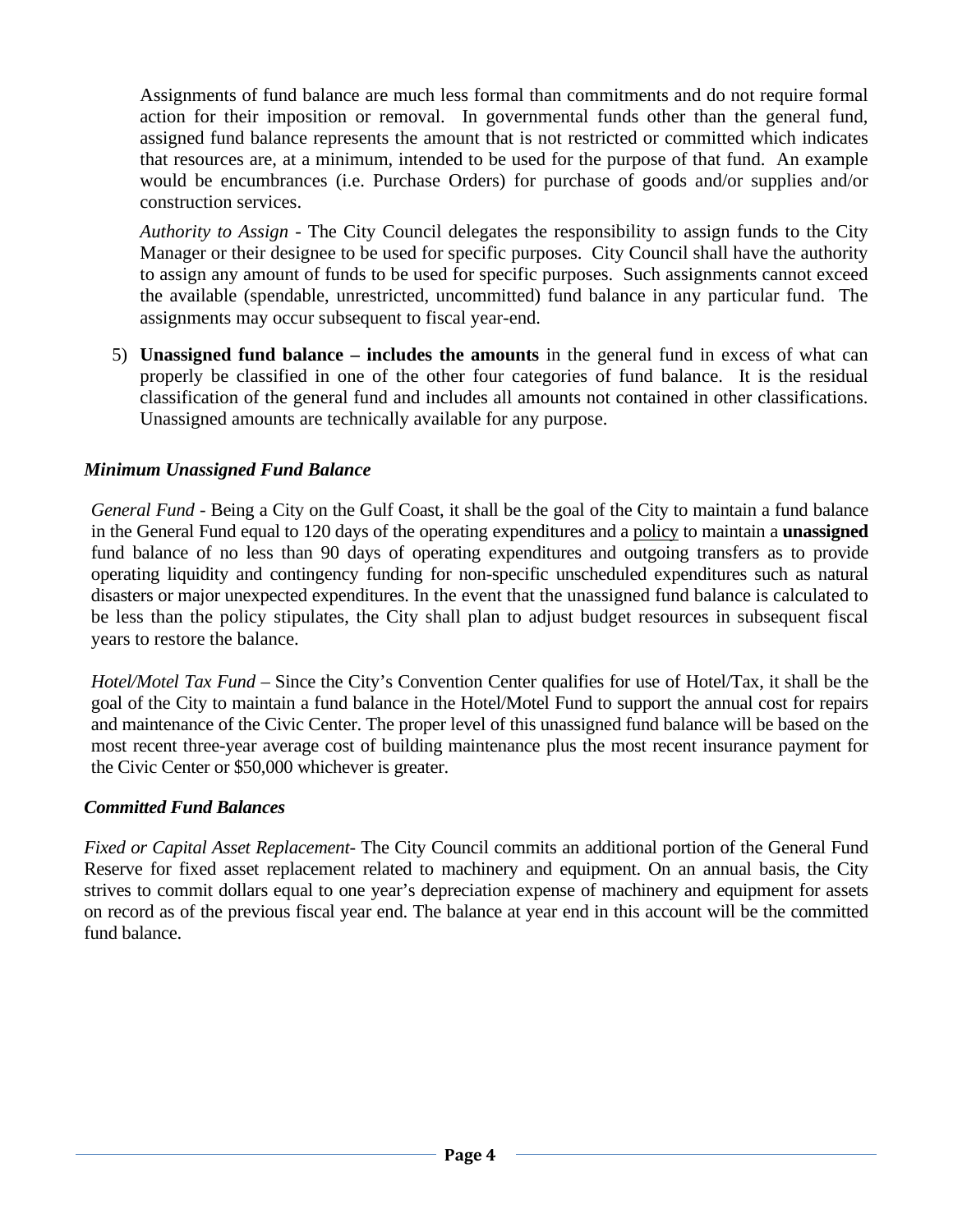## *Replenishment of Minimum Fund Balance Reserves*

If unassigned fund balance unintentionally falls below 90 days or if it is anticipated that at the completion of any fiscal year the projected unassigned fund balance will be less than the minimum requirement, the City Manager shall prepare and submit a plan to restore the minimum required level as soon as economic conditions allow. The plan shall detail the steps necessary for the replenishment of fund balance as well as an estimated timeline for achieving such.

These steps may include, but are not limited to, identifying new, nonrecurring, or alternative sources of revenue; increasing existing revenues, charges and/or fees; use of year end surpluses; and/or enacting cost saving measures such as holding capital purchases, reducing departmental operating budgets, freezing vacant positions, and/or reducing the workforce. The replenishment of fund balance to the minimum level shall be accomplished within a three to four-year period. If restoration of the reserve cannot be accomplished within such a period without severe hardship to the City of Bay City, then the Council shall establish an extended timeline for attaining the minimum balance.

#### *Order of Expenditure of Funds*

When multiple categories of fund balance are available for expenditure (for example, a construction project is being funded partly by a grant, funds set aside by the Council, and unassigned fund balance), the Council will first spend the most restricted funds before moving down to the next most restrictive category with available funds.

#### *Appropriation of Unassigned Fund Balance*

Appropriation from the minimum unassigned fund balance shall require the approval of the City Council and shall be utilized only for one-time expenditures, such as capital purchases, and not for ongoing operating expenditures unless a viable revenue plan designed to sustain the expenditure is simultaneously adopted.

The Council may appropriate unassigned fund balances for emergency purposes, as deemed necessary, even if such use decreases the fund balance below the established minimum.

#### *Monitoring and Reporting*

The Director of Finance shall be responsible for monitoring and reporting the City's reserve balances. The City Manager is directed to make recommendations to the Council on the use of reserve funds both as an element of the annual operating budget submission and from time to time throughout the fiscal year as needs may arise.

Compliance with the provisions of the policy shall be reviewed as a part of the annual operating budget adoption process and subsequent review will be included in the annual audit and financial statement preparation procedures.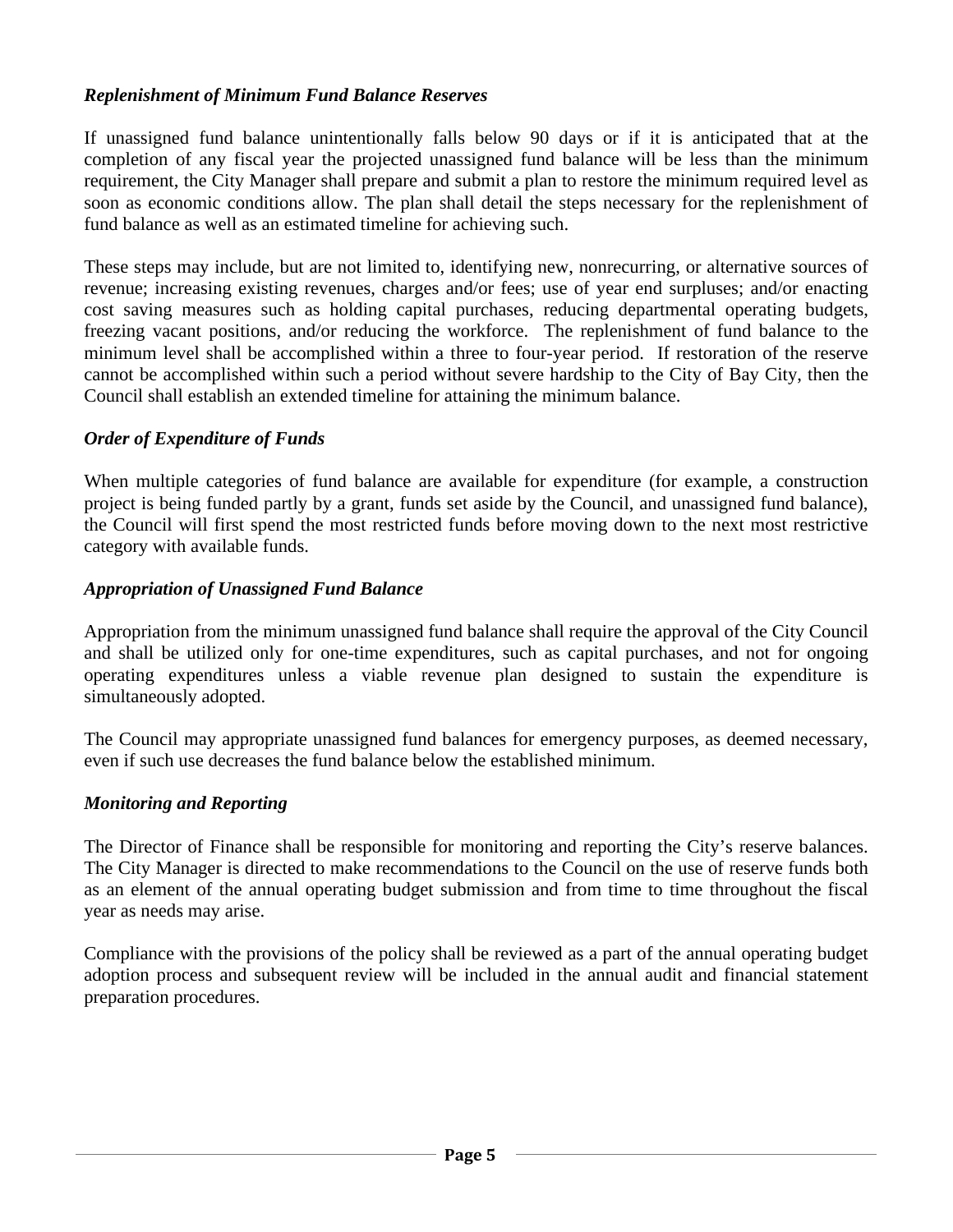## *Fund Balance Policy for Component Units*

Each Component Unit (i.e. Bay City Community Development, Bay City Gas Company) shall create a fund balance/reserve policy that shall be approved by the City Council.

## **Revenue Management Policy**

The City strives for the following optimum characteristics in its revenue system:

- *Simplicity and Certainty.* The City shall strive to keep the revenue classification system simple to promote understanding of the revenue sources. The City shall describe its revenue sources and enact consistent collection policies to provide assurances that the revenue is collected according to budgets and plans.
- *Equity*. The City shall make every effort to maintain equity in its revenue system structure. The City shall minimize all forms of subsidization between entities, funds, services, utilities, and customers.
- *Realistic and Conservative Estimates.* Revenues are to be estimated realistically. Revenues of volatile nature shall be budgeted conservatively.
- *Centralized Reporting.* Receipts will be submitted daily to the Finance Department for deposit and investment. Daily transaction reports and supporting documentation will be prepared.
- *Review of Fees and Charges.* The City shall review all fees and charges annually in order to match fees and charges with the cost of providing that service.
- *Aggressive Collection Policy*. The City shall follow an aggressive policy of collecting revenues. Utility services will be discontinued (i.e. turned off) for non-payment in accordance with established policies and ordinances. The Matagorda County Tax Office is responsible for delinquent tax collection, through the central collection agency, shall be encouraged to collect delinquent property taxes using an established tax suit policy and sale of real and personal property to satisfy non-payment of property taxes. A warrant officer in the Police Division will aggressively pursue outstanding warrants, and the Court will use a collection agency to pursue delinquent fines.

#### **Use of Fund Balance and Non-Recurring Revenues**

The City will use non-recurring revenues and excess fund balance for capital expenditures or for nonrecurring expenditures. These non-recurring revenues will not be used to fund recurring type maintenance and operating costs. *For example, the City receives annual contributions from the City's two component units- the Bay City Gas Company and the Bay City Community Development Corporation. These appropriations are treated as non-recurring in the sense that they are committed for capital expenditures (i.e. park amenities and/or street projects).*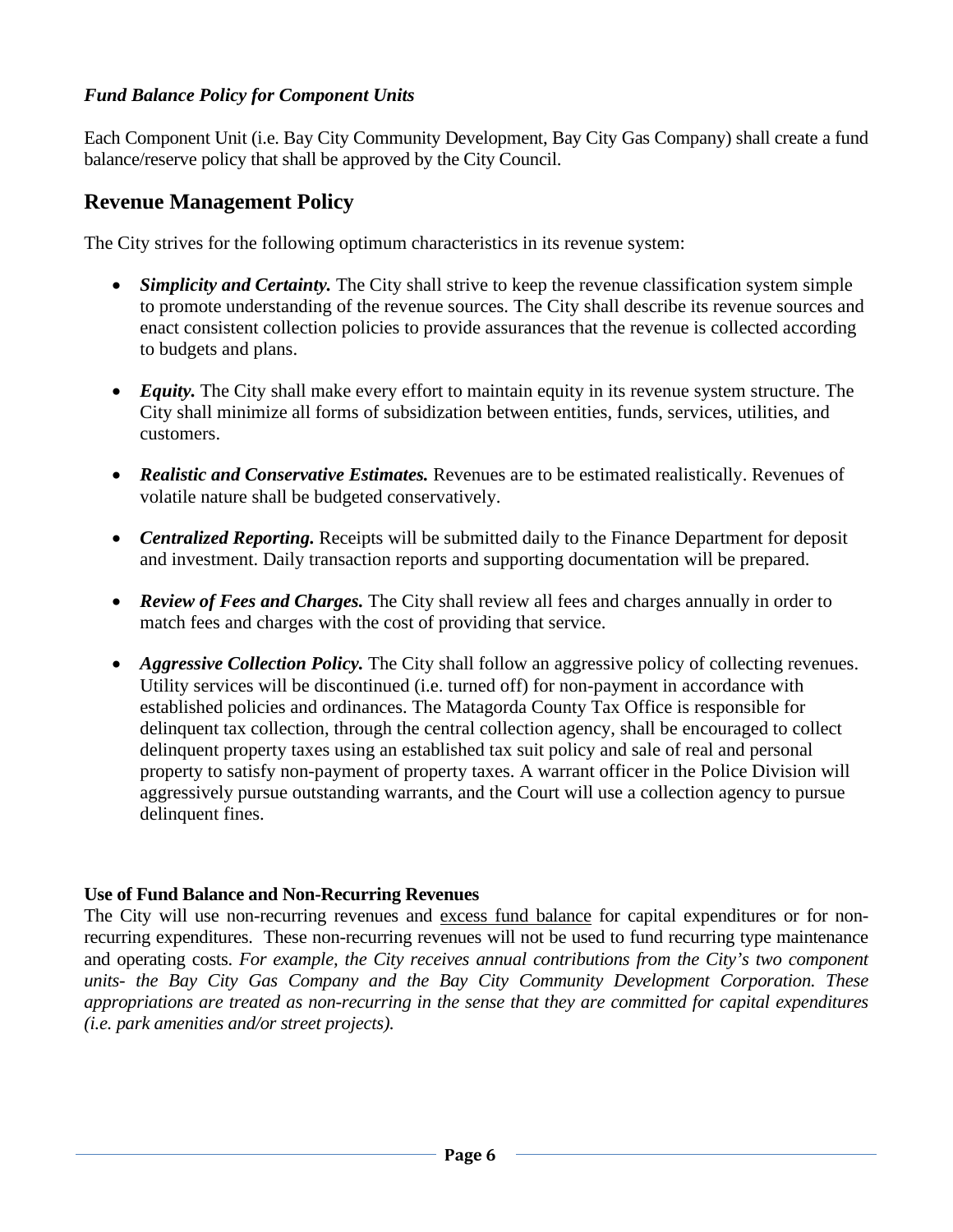## **Property Tax Revenue**

All real and business personal property located within the City shall be valued at 100% of the fair market value based on the appraisal supplied by the Matagorda County Appraisal District. Reappraisal and reassessment is provided by the Appraisal District. A ninety-eight percent (98%) collection rate shall serve each year as a goal for tax collections and the budgeted revenue projection shall be based in average collection rate calculated by the Matagorda County Appraisal District. Property tax rates shall be maintained at a rate adequate to fund an acceptable service level. Based upon taxable values, rates will be adjusted to fund this service level. Collection services shall be contracted out with a collection agency, currently the Matagorda County Tax Office.

## **Interest Income**

Interest earned from investment of available monies, whether pooled or not, shall be distributed to the funds in accordance with the equity balance of the fund from which monies were invested.

## **User Based Fees and Service Charges**

For services associated with a user fee or charge, the direct and indirect costs of that service shall be offset wholly or partially by a fee where possible. There shall be an annual review of fees and charges to ensure that the fees provide adequate coverage of costs of services.

## **Water and Wastewater Rates and other fees for Services**

Water and wastewater shall be set to generate revenues required to cover operating expenditures, meet the legal requirements of applicable bond covenants, and provide for an adequate level of working capital. It is the goal of the City that the Water and Wastewater Fund, and other enterprise funds, not be subsidized by property tax revenue.

## **Intergovernmental Revenues/Grants/Special Revenues**

Grant revenues and other special revenues shall be spent for the purpose(s) intended. The City shall review grant match requirements and include in the budget all grant revenues and expenditures.

## **Collection of Charges**

The City will follow a policy of collecting, on a timely basis, all fees, charges, taxes and other revenues properly due to the City. The City will follow an aggressive policy of collecting all delinquencies due to the City.

## **Revenue Monitoring**

Revenues actually received are to be regularly compared to budgeted revenues (at least monthly) with a formal report to City Council at least quarterly. If revenue estimates are down, the Director of Finance shall recommend to Council a corrective action to minimize the impact on the budget at the next available Council Meeting.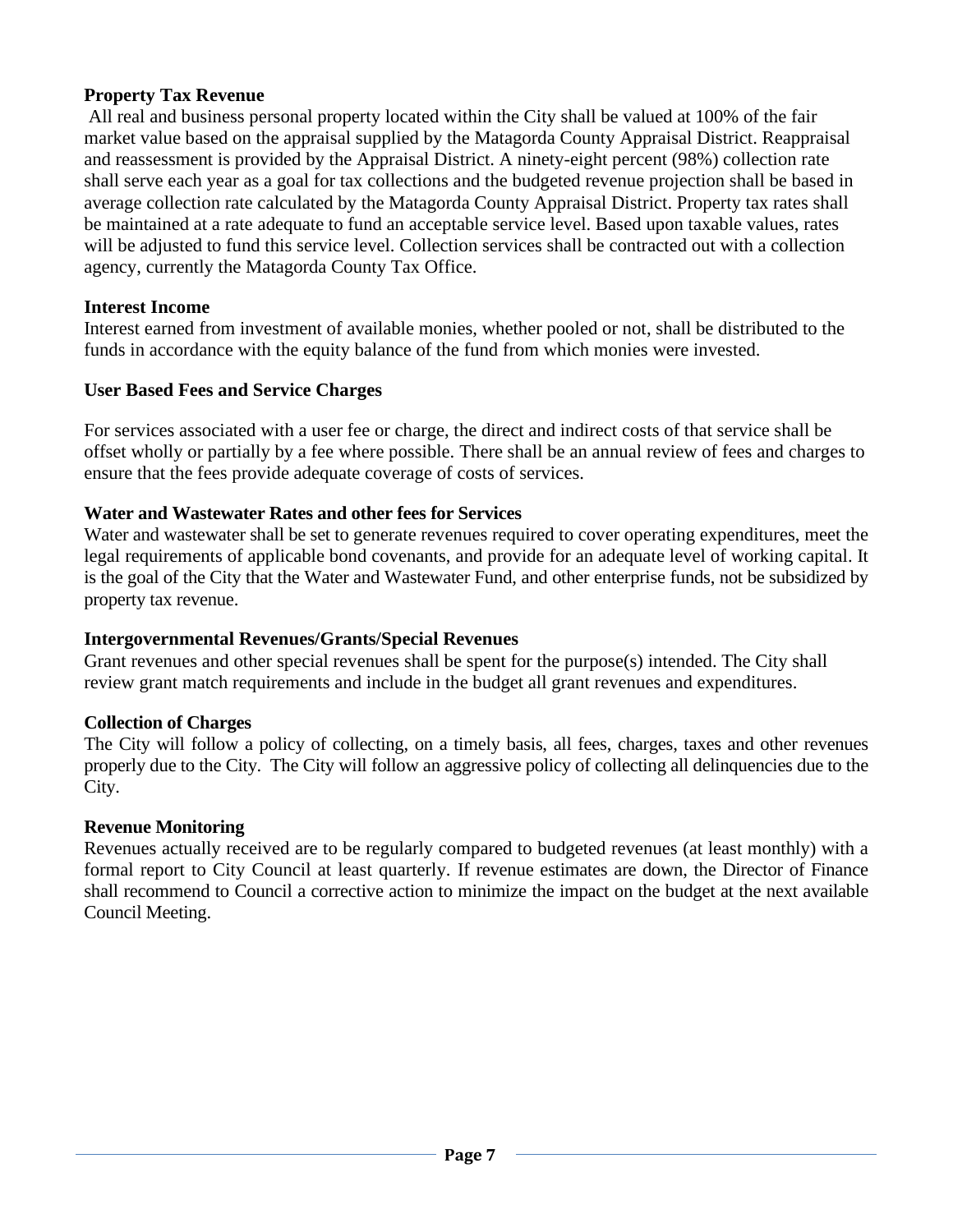# **Expenditure Control Policy**

## **Appropriations**

The responsibility for budgetary control lies with the Department Head. Department Heads may not approve expenditures that exceed monies available at the departmental budget level excluding personnel and capital expenditures. Capital expenditures are approved by the City Council on a per project basis normally during the annual budget process.

## **Amendments to the Budget**

In accordance with the City Charter, under Article 10.14 (Budget Amendments after Adoption) provides, that if, during the fiscal year, the City Treasurer certifies that there are available for appropriation revenues in excess of those estimated in budget, the Council, by ordinance, may make supplemental appropriations for the fiscal year up to the amount of the excess.

## **Central Control**

Unspent funds in salary and capital allocation object codes may not be spent for any purpose other than their specifically intended purpose without prior authorization of City Manager.

## **City Manager's Authority to Amend the Budget**

The City Manager is authorized to transfer budgeted amounts within and among departments; however any revisions that alter the total expenditures/expenses must be approved by the City Council.

#### **Purchasing**

All purchases shall be made in accordance with the Purchasing Policies approved by the City Council.

#### **Prompt Payment**

All invoices approved for payment by the proper City authorities shall be paid by the Finance Department within thirty (30) calendar days of receipt, in accordance with the provisions of state law. Proper procedures shall be established that enables the City to take advantage of all purchase discounts, except in the instance where payments can be reasonably and legally delayed in order to maximize the City's investable cash.

# **Long-Term Debt Policy**

## **Revenue Bond Debt Service Account**

It shall be the policy of the City to always be in strict compliance with the requirements of the ordinance that created the Revenue Bond Debt Service Fund. Monthly transfers are to be made to this account each year in accordance with the bond debt service payment schedule. The balance in the account must be adequate to cover semi-annual payments as they become due.

## **General Obligation Bond Debt Service Account**

It shall be the policy of the City to always be in strict compliance with the requirements of the ordinance that created the General Obligation Bond Interest and Sinking Fund Account. Taxes, as applicable shall be distributed to this account monthly as received. Utility Revenues transferred to the Interest and Sinking Fund Account shall occur, as needed prior to the semi-annual payment dates. The balance in the account must be adequate to cover semi-annual payments as they become due.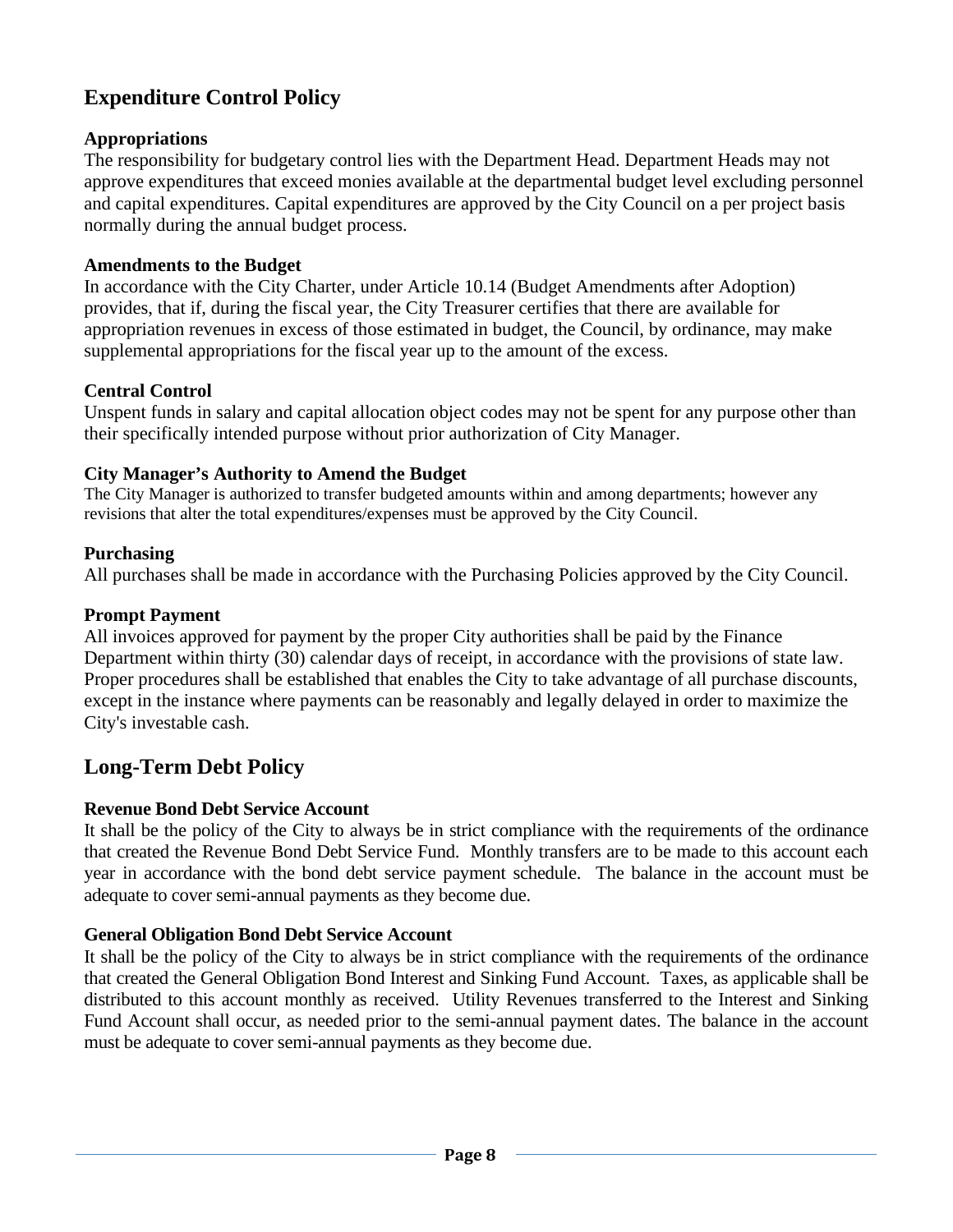## **Capital Improvement Plan** (CIP)

The City will develop a multi-year plan to present to Council each year for approval. The City will provide a list of proposed capital improvements, funding recommendations, and prospective timing of projects. CIP projects shall be for equipment over \$20,000, infrastructure over \$50,000 and facilities over \$25,000. Any maintenance and operational cost shall be disclosed that could impact future operating budgets.

#### **Debt Policy Guidelines**

- The City will limit long-term debt to only those capital projects that cannot be financed from current revenues.
- The City will not use long-term debt to finance recurring maintenance and operating costs.
- The City will not issue long-term debt for a period longer than the estimated useful life of the capital project.
- Decisions will be made based on long term goals rather than a short- term fix.
- Debt Service Funds will be managed and invested according to all federal, state, and local laws
- Coverage Ratios of Revenue Bonds will always be in compliance with the minimum coverage ratio required by the revenue bond ordinances. It shall be the goal of the City to achieve a budgeted coverage ratio of 1.60.

## **Other Fund Use Information**

#### **Governmental Funds**

Most government functions are financed through governmental funds. The acquisition, use, and balances of the City's expendable resources and related current liabilities are accounted for through governmental funds. Long-term liabilities and fixed assets are not accounted for through governmental funds.

## **Proprietary Funds**

These funds listed below are used to account for the ongoing activities of the City that are similar to those found in the private sector. These funds are financed through user charges to recover costs of services provided. Proprietary funds use accrual accounting, which means revenues are recognized when they are earned by the City and expenses are recognized when they are incurred. Enterprise funds are considered proprietary funds and are used to account for operations for the City's Public Utility Fund and Airport Fund.

*Working Capital Position***-** the goal shall be to maintain a working capital position equal to 120 days of the operating budget and a policy to maintain a working capital position no less than 90 days of the operating budget.